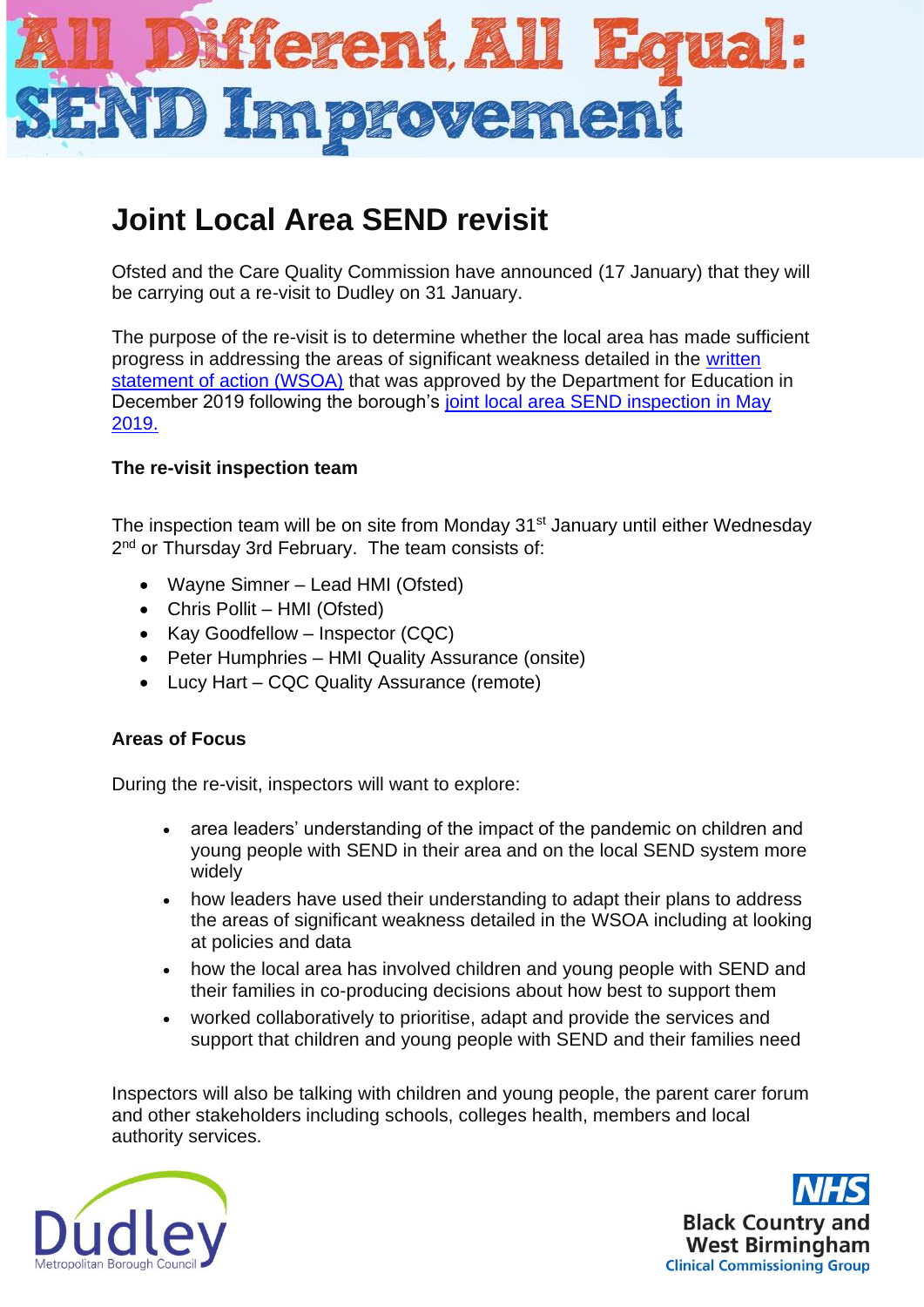They will also be looking at a snapshot of individual cases.

Inspectors will also devise questions for parents and carers to answer through an online survey. They will share these questions in advance with the Parent Carer Forum to ensure that they are appropriately phrased. The survey will go live on Monday 24 January 2022 at midday and will close on Friday 28 January 2022.

We will promote the survey along with a letter from the inspectors across all of our channels to ensure that parents and carers have an opportunity to have their say.

A draft inspection timetable is detailed at the end of this briefing and will be confirmed on 28<sup>th</sup> January 2021.

### **What happens next?**

A letter will be issued normally within 33 working days of the end of the inspection. Inspectors will detail the findings of the visit.

If a Dudley is deemed to have made sufficient progress in addressing all of the areas of significant weakness, the DfE and NHS England will stop making their formal quarterly support and challenge visits.

On the flip side if we are considered to be insufficient progress in addressing any of the areas of significant weakness, the Department for Education and NHS England to determine the next steps. This may include the Secretary of State using their powers of intervention. Ofsted and the CQC will not carry out any further re-visits unless directed to do so by the Secretary of State.

Ofsted will publish the final letter on the local authority SEND [section of Ofsted's](https://reports.ofsted.gov.uk/search?q=&location=&lat=&lon=&radius=&level_1_types=4&level_2_types%5B%5D=18)  [reports website,](https://reports.ofsted.gov.uk/search?q=&location=&lat=&lon=&radius=&level_1_types=4&level_2_types%5B%5D=18) The CQC will publish it on its website alongside reports arising from other local area children's inspection and review activity.

They may also use this information to determine the timing of the local area's next inspection under any future area SEND inspection framework.

For information, please contact [Matthew.Smith@dudley.gov.uk](mailto:Matthew.Smith@dudley.gov.uk)



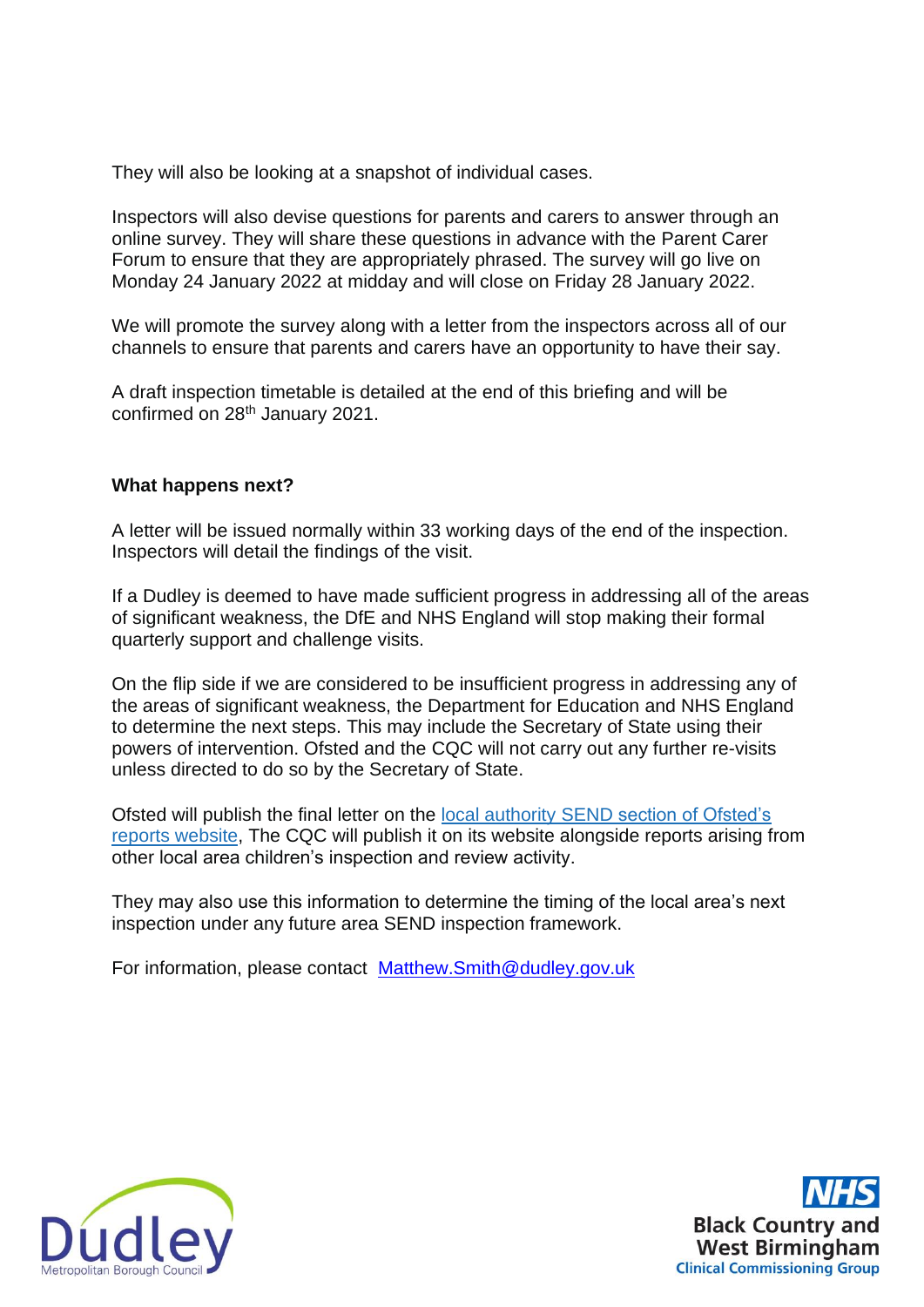# **All Different All Equal:**<br>SEND Improvement

| <b>Inspection timetable*</b>  |                                                                                                 |                                                                                                                                                          |  |
|-------------------------------|-------------------------------------------------------------------------------------------------|----------------------------------------------------------------------------------------------------------------------------------------------------------|--|
|                               | Local Area/inspector activity or meeting focus                                                  |                                                                                                                                                          |  |
|                               | <b>AM</b>                                                                                       | <b>PM</b>                                                                                                                                                |  |
| Thursday 20 Jan               |                                                                                                 | Local Area provide any readily available evidence to show impact of<br>leaders' actions to inspectors                                                    |  |
| Friday 21 to<br>Friday 28 Jan | HMI and CQC inspector review evidence and identify activities                                   | Telephone call between HMI,<br>CQC inspector, LANO and health equivalent to plan draft schedule                                                          |  |
| Monday 24 Jan                 |                                                                                                 | Online survey for parents goes live at midday.                                                                                                           |  |
| Friday 28 Jan                 | Online survey for parents closes at midday.                                                     |                                                                                                                                                          |  |
| Monday 31 Jan                 | Meeting with senior leaders from the local area who have<br>overall responsibility for the WSOA | Meeting with leaders to discuss SEND Strategy including approach to<br>assessment and provision mapping.                                                 |  |
|                               |                                                                                                 | Meeting to discuss joint commissioning                                                                                                                   |  |
|                               |                                                                                                 | Meeting with Parent Carer Forum                                                                                                                          |  |
|                               |                                                                                                 | <b>Meeting with SENDIASS</b>                                                                                                                             |  |
|                               |                                                                                                 | Meeting to discuss identification of need                                                                                                                |  |
|                               |                                                                                                 | Review of EHC plans (identified prior to the inspection). Inspectors will<br>review a selection of EHCPs including health and social care<br>involvement |  |
|                               |                                                                                                 | Meeting mainstream primary and secondary leaders and SENCOS                                                                                              |  |
|                               |                                                                                                 | Meeting with specialist provision leaders and SENCOs                                                                                                     |  |